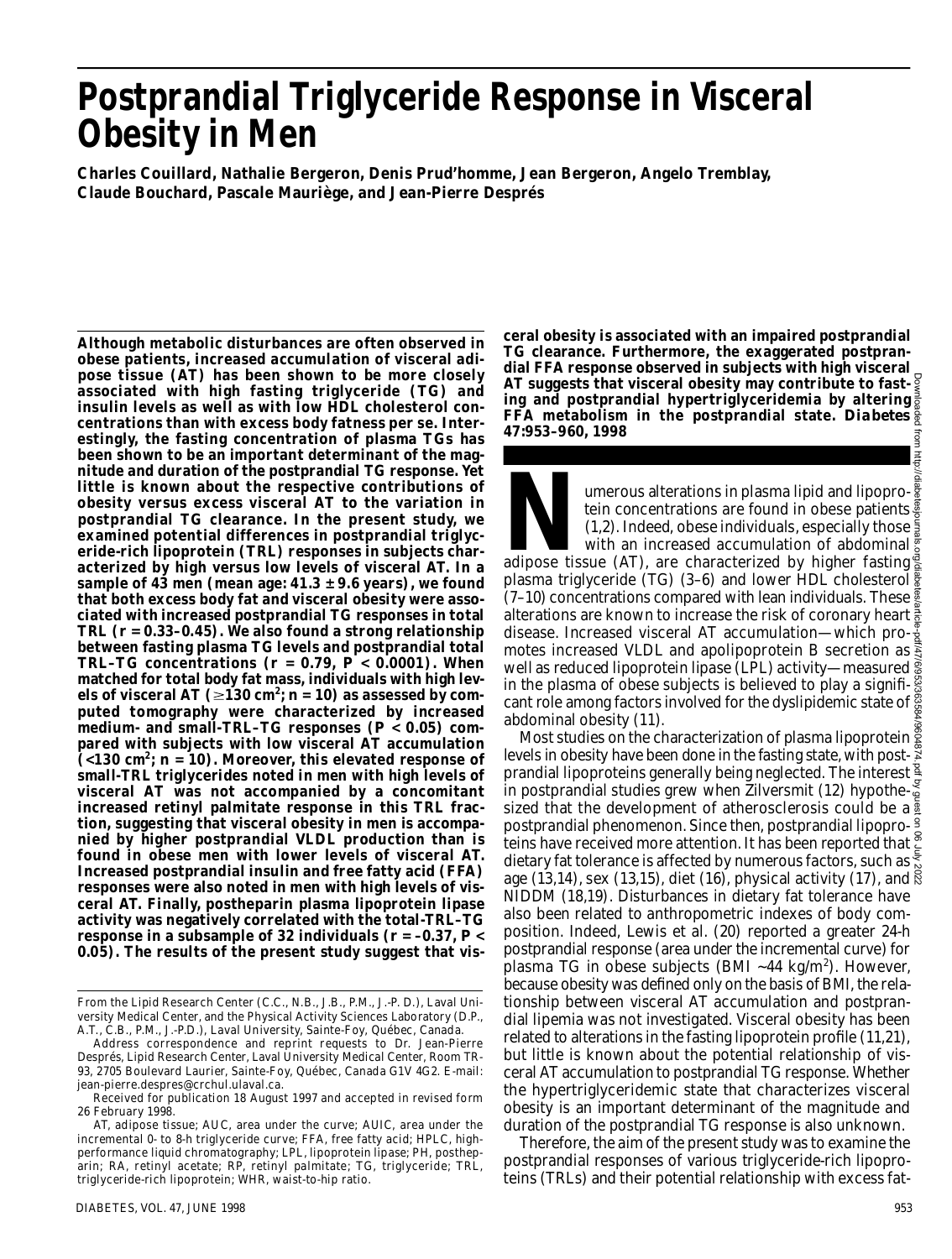ness in comparison with high levels of visceral AT. For this purpose, 43 adult men were investigated and their plasma TRL responses measured over an 8-h period after a meal with a high fat content. Results from the present study suggest that visceral AT accumulation is associated with an impaired postprandial clearance of plasma TRLs. Furthermore, alterations in postprandial free fatty acid (FFA) metabolism could contribute to the disturbances in postprandial TRL clearance in visceral obesity.

#### **RESEARCH DESIGN AND METHODS**

Subjects. We recruited 43 men, ages 22-56 years (mean age: 41.3 ± 9.6 years), through the media and selected them to cover a wide range of body fatness values. Subjects gave their written consent to participate in the study, which was approved by the Medical Ethics Committee of Laval University. Men with diabetes or coronary heart disease were excluded from the study. None of the subjects was on medication known to affect insulin action or plasma lipoprotein levels.

**Anthropometric and body composition measurements.** Body weight, height, and waist and hip circumferences were measured following standardized procedures (22), and the waist-to-hip ratio (WHR) was calculated. Body density was measured by the hydrostatic weighing technique (23). The mean of six measurements was used in calculating the percent of body fat from body density using the equation of Siri (24). Fat mass was obtained by multiplying body weight by percent body fat.

**Computed tomography.** Visceral AT accumulation was assessed by computed tomography, which was performed on a Somatom DRH scanner (Siemens, Erlagen, Germany) using previously described procedures (25,26). Briefly, the subjects were examined in the supine position with both arms stretched above the head. The scan was performed at the abdominal level (between L4 and L5 vertebrae) using an abdominal scout radiograph to standardize the position of the scan to the nearest millimeter. Total AT area was calculated by delineating the abdominal scan with a graph pen and then computing the AT surface with attenuation range of –190 to –30 Hounsfield units (25–27). The abdominal visceral AT area was measured by drawing a line within the muscle wall surrounding the abdominal cavity. The abdominal subcutaneous AT area was calculated by subtracting the visceral AT area from the total abdominal AT area. **Oral lipid tolerance test.** After a 12-h overnight fast, an intravenous catheter was inserted into a forearm vein for blood sampling. Each participant was given a test meal containing 60 g fat/ $m<sup>2</sup>$  body surface area and 60,000 IU of vitamin A (Aquasol A; Astra, Westborough, MA) (28). The meal consisted of eggs, cheese, toast, peanut butter, peaches, whipped cream, and milk. Composition of the meal was 64% fat, 18% carbohydrate, and 18% protein. The test meal was well tolerated by all subjects. After the meal, subjects were not allowed to eat for the next 8 h but were given free access to water. Blood samples were drawn before the meal and every 2 h after the meal over an 8-h period; samples were handled in a dimmed light to avoid deterioration of vitamin A.

Fasting and postprandial plasma lipoprotein concentrations. Plasma was separated immediately after blood collection by centrifugation at 3,000 rpm for 10 min at 4°C and placed in aluminum foil–wrapped tubes. Triglyceride and cholesterol concentrations in total plasma were determined enzymatically on an RA-1000 Auto-Analyzer (Technicon, Tarrytown, NY), as previously described (29). Each plasma sample (4 ml) was then subjected to a 12-h ultracentrifuga tion (50,000 rpm) in a Beckman 50.3Ti rotor (Beckman, Palo Alto, CA) at 4°C, in 6-ml Beckman Quickseal tubes, which yielded two fractions—the top fraction containing TRL (total TRL; density (*d)* < 1.006 g/ml) and the bottom fraction (*d* > 1.006 g/ml) containing TG-poor lipoproteins. Using the distilled water–layering technique and modified method of Ruotolo et al. (30), the total TRL fraction was further separated through a 5-min spin (40,000 rpm) at 4°C using the same tubes and rotor into three subclasses of TRLs: large, medium, and small. A small volume (100  $\mu$ l) of  $d = 1.019$  g/ml saline solution was added to the total TRL fraction to facilitate water layering. The large TRL fraction was collected by tube slicing, and was then made up to a final volume of 1 ml with 0.15 mol/l NaCl. The next 3 ml of the middle layer were collected by aspiration as medium TRL, and the final 2 ml were considered as the small TRL fraction. HDL particles were isolated from the bottom fraction (*d* > 1.006 g/ml) after precipitation of apolipoprotein B–containing lipoproteins with heparin and MnCl<sub>2</sub> (31). The triglyceride and cholesterol contents of the large, medium, and small fractions as well as of the HDL particles were quantified on the Auto-Analyzer. All lipoprotein isolation procedures were completed within 2–3 days of the fat load, and samples were protected from light at all times for later assays. Plasma F FA levels were measured at 0, 2, 4, 6, and 8 h using a colorimetric method (32). **Postheparin plasma LPL activity.** Plasma LPL activity was measured on one occasion in subjects after a 12-h overnight fast, 10 min after an intravenous injection of heparin (60 IU/kg body wt). The activity was measured using a modification of the method of Nilsson-Ehle and Ekman (33), as previously described (34), and expressed as nanomoles of oleic acid released per milliliter of plasma per minute. **Retinyl palmitate measurements***.* The retinyl palmitate (RP) content of totalas well as large-, medium-, and small-TRL fractions was analyzed using high-performance liquid chromatography (HPLC) as previously described (30). Briefly, aliquots of 100 µl of total and large TRLs and 500 ml of medium and small TRLs were used for the analysis. The volume of total- and large-TRL fractions was adjusted to 500 µl with 0.15 mol/l NaCl. A volume of 200 µl of retinyl acetate (RA; 200 ng/ml; Sigma, St. Louis, MO) was added to each sample as an internal standard. The extraction of RP from the samples was obtained by adding 500 µl of methanol followed by 500 µl of mobile phase buffer prepared from 90 ml hexane, 15 ml *n*-butyl chloride, 5 ml acetonitrile, and 0.01 ml acetic acid (82:13:5 by volume with 0.01 ml of acetic acid). Tubes were mixed thoroughly after each addition. All solvents used were HPLC graded (Caledon Laboratories, Georgetown, Ontario). Samples were then centrifuged for 15 min at 1,500 rpm (room temperature). This procedure yielded two distinct phases. The upper phase, containing the RP and RA, was carefully removed and placed in separate autosampler vials. The vials were then placed in an autosampler (Shimadzu, Kyoto, Japan) and samples were analyzed with an HPLC system (Waters, Milford, MA). The RP and RA peaks were detected at 325 nm. The RP concentration (in RA equivalent) of every fraction was calculated according to the equation of Ruotolo et al. (30): RP (ng RA/ml) = (RP peak area/RA peak area)  $\times$  (1/vol of sample used)  $\times$  40 ng RA. **Glucose and insulin concentrations.** Fasting and postprandial plasma glucose concentrations were determined using the glucose oxidase assay (35) (Sigma). Plasma insulin levels were measured by a commercial double-antibody radioimmunoassay (Linco, St. Louis, MO) that shows little cross-reactivity (< 0.02%) with proinsulin (36).

**Statistical analyses.** All analyses were conducted using the SAS statistical package (SAS Institute, Cary, NC). Pearson product-moment correlation coefficients were used to quantify associations between variables. Subjects matched for body fat mass were also subclassified on the basis of visceral AT accumulation in accordance with previously proposed cutoff points (37): low visceral AT  $\left($  < 130 cm<sup>2</sup>;  $n$  = 10) and high visceral AT  $\left(\geq$  130 cm<sup>2</sup>;  $n$  = 10). Differences between these two subgroups were tested for significance using Student's *t* test. Analysis of variance for repeated measures was performed within each subgroup of visceral AT accumulation to test overall differences in total-, large-, medium-, and small-TRL TG levels over time. The same procedure was performed with plasma insulin, glucose, and FFA concentrations. The different areas under the curve (AUCs) of TG, FFA, insulin, glucose, and RP concentrations were determined by the trapezoid method. Statistical adjustment of data was performed with the general linear model procedure, with adjustments for age and/or fasting plasma TG concentrations. Data are given as means ± SD unless otherwise noted.

## **R E S U LT S**

Physical and metabolic variables were characterized by substantial variation among individuals (Table 1), as would be expected from the selection of subjects. Associations between body fatness and AT distribution variables with fasting and postprandial TG concentrations in total TRL are shown in Table 2. All adiposity indexes showed positive correlations with TRL TG levels assessed in the fasting or postprandial states. All adiposity variables were also significantly correlated with the postprandial TG response in total TRL (defined as the incremental area below the 0- to 8-h TG curve; AUIC). Furthermore, although all adiposity indexes showed comparable correlation coefficients, visceral AT cross-sectional area (in centimeters squared) and total body fat mass (in kilograms) were the best correlates of postprandial TRL concentrations.

Table 3 shows the relationship of fasting plasma and lipoprotein-lipid concentrations to fasting as well as postprandial TRL TG levels. A strong correlation was found between fasting plasma TG levels and both the AUC and AUIC for total-TRL TGs. We also found significant correlations between fasting insulin levels and total-TRL TG concentrations measured during both the fasting and postprandial periods. On the other hand, fasting HDL cholesterol concentra-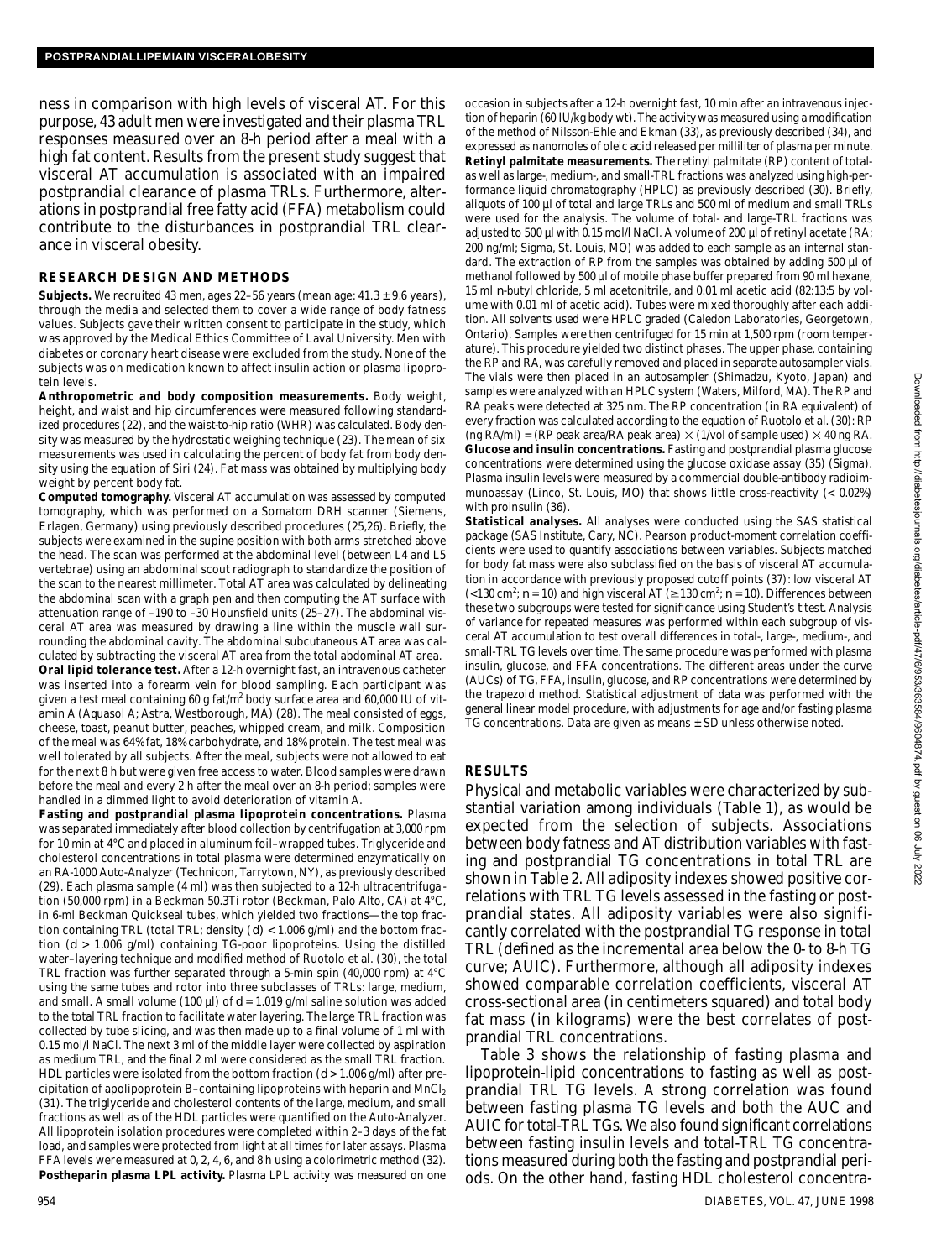## TABLE 1

Physical characteristics and fasting metabolic profile of the sample of 43 men

| Age (years)                         | $41 \pm 10$      | $(22 - 56)$     |
|-------------------------------------|------------------|-----------------|
| BMI $(kg/m2)$                       | $29.3 \pm 4.6$   | $(20 - 41)$     |
| Body fat (%)                        | $26.2 \pm 7.1$   | $(11 - 41)$     |
| Fat mass (kg)                       | $24.3 \pm 9.3$   | $(8-46)$        |
| Waist girth (cm)                    | $101.7 \pm 12.2$ | $(76 - 129)$    |
| <b>WHR</b>                          | $0.97 \pm 0.07$  | $(0.76 - 1.15)$ |
| Abdominal adipose                   |                  |                 |
| tissue areas $\text{(cm}^2\text{)}$ |                  |                 |
| Subcutaneous                        | $282 \pm 117$    | $(35 - 525)$    |
| Visceral                            | $154 \pm 73$     | $(38 - 357)$    |
| Plasma cholesterol (mmol/l)         | $5.15 \pm 0.84$  | $(3.55 - 6.81)$ |
| Plasma triglycerides (mmol/l)       | $2.09 \pm 0.98$  | $(0.68 - 4.37)$ |
| HDL cholesterol (mmol/l)            | $0.90 \pm 0.22$  | $(0.55 - 1.63)$ |
| FFAs (mmol/l)                       | $0.65 \pm 0.25$  | $(0.14 - 1.43)$ |
| Insulin (pmol/l)                    | $101 \pm 51$     | $(35 - 250)$    |
| Glucose (mmol/l)                    | $5.2 \pm 0.6$    | $(3.6 - 6.9)$   |
|                                     |                  |                 |

Data are means  $\pm$  SD (range).

tions were negatively correlated with fasting and postprandial total-TRL TG levels.

To better isolate the contribution of visceral AT accumulation to the altered postprandial TRL responses in obesity, we matched subjects on the basis of total body fat mass and compared two groups with high versus low levels of visceral AT (Fig. 1,Table 4). Individuals with high levels of visceral AT were older than those with low visceral AT (mean age: 48.0  $\pm$  6.3 vs. 36.0  $\pm$  10.3 years; *P* < 0.01).

Figure 2 illustrates TG concentrations in total- as well as in large-, medium-, and small-TRL fractions before and after meal ingestion among subjects matched for fat mass but with different levels of visceral AT. No differences were found in fasting TG concentrations contained in total and in large, medium, and small TRL levels. However, subjects characterized by a high visceral AT accumulation showed higher concentrations of total-TRL TGs at the 8-h time point compared with subjects with low levels of visceral AT (*P* < 0.05). Furthermore, individuals with high visceral AT accumula-

tion tended to be characterized by an increased total-TRL TG AUIC compared with those with low visceral AT deposition (*P* = 0.06). Although no difference in postprandial large-TRL TG AUICs was found between the two subgroups, increased medium- and small-TRL TG AUICs were noted in men with high levels of visceral AT (Fig. 2). We also noted that TG concentrations of total as well as large, medium, and small TRLs at 8 h were back to fasting values among men with low levels of visceral AT. However, among subjects with excess visceral AT accumulation, medium- and small-TRL TGs measured at the 8-h time point remained significantly higher than fasting levels  $(P< 0.01)$ .

Postprandial changes in RP in total- as well as in large-, medium-, and small-TRL subfractions are illustrated in Fig. 3. We found that subjects with elevated visceral AT were characterized by significantly increased RP AUICs for total, large, and medium TRLs. Except at the 6-h time point, no difference  $\frac{2}{3}$ in RP contained in small TRLs was observed between men  $\bar{\tilde{s}}$ with low versus high levels of visceral AT.

We noted an increased postprandial insulin AUIC among men with high levels of visceral AT, whereas no difference was  $\frac{3}{2}$ observed in postprandial glucose concentrations between  $\frac{5}{6}$ the two subgroups (Fig. 4). Although no difference was noted  $\frac{8}{8}$ in postprandial FFA levels before 8 h, we found an increased  $\frac{8}{5}$ FFA AUIC in individuals characterized by a high visceral AT  $\frac{5}{2}$ accumulation. Furthermore, differences in the postprandial  $\frac{m}{2}$ accumulation. The thermore, unterlines in the postpranulation.<br>FFA profiles of the two subgroups were noted. We observed rather stable postprandial FFA concentrations in the low visceral AT subgroup, whereas FFA levels progressively increased after the meal among men characterized by a high  $\frac{3}{2}$ visceral AT accumulation. An analysis of variance on repeated measures revealed no time-related difference in  $\frac{3}{2}$ FFA concentrations among subjects with low levels of visceral AT, whereas subjects with a high visceral AT accumulation  $\frac{8}{9}$ had FFA concentrations at 8 h that were significantly higher than fasting levels. In addition, postprandial plasma FFA than fasting levels. In addition, postprandial plasma FFA  $\frac{2}{5}$  responses were associated positively with total-TRL TG  $\frac{2}{5}$ responses (Fig. 5). Downloaded from http://diabetesjournals.org/diabetes/article-pdf/47/6/953/363584/9604874.pdf by guest on 06 July 2022

Finally, Fig. 6 illustrates the relationship of total-TRL TG response to postheparin (PH)-LPL activity. We found that PH-LPL activity was negatively associated with the total-TRL TG  $\frac{5}{2}$ response. Although visceral AT accumulation was not corre- $\frac{1}{90}$ 

TABLE 2

Correlations between body fatness and adipose tissue distribution variables versus fasting and postprandial plasma triglyceride concentrations in total TRL in the sample of 43 men

|                                | Total TRL triglycerides |                                                      |                                                       |
|--------------------------------|-------------------------|------------------------------------------------------|-------------------------------------------------------|
|                                | Fasting<br>(mmol/l)     | <b>AUC</b><br>$(mmol \cdot l^{-1} \cdot [8 h]^{-1})$ | <b>AUIC</b><br>$(mmol \cdot l^{-1} \cdot [8 h]^{-1})$ |
| Age                            | 0.21                    | 0.27                                                 | 0.28                                                  |
| BMI                            | 0.401                   | $0.41$ †                                             | $0.37*$                                               |
| Body fat %                     | 0.43‡                   | 0.401                                                | $0.33*$                                               |
| Fat mass                       | 0.461                   | 0.46‡                                                | $0.41*$                                               |
| Waist girth                    | $0.38*$                 | 0.421                                                | $0.40*$                                               |
| <b>WHR</b>                     | $0.31*$                 | $0.34*$                                              | $0.33*$                                               |
| Abdominal adipose tissue areas |                         |                                                      |                                                       |
| Visceral                       | $0.39*$                 | 0.451                                                | 0.45‡                                                 |
| Subcutaneous                   | $0.38*$                 | $0.34*$                                              | 0.28                                                  |

\**P* < 0.05; †*P* < 0.01; ‡*P* < 0.005.

š<br>Vuly 2022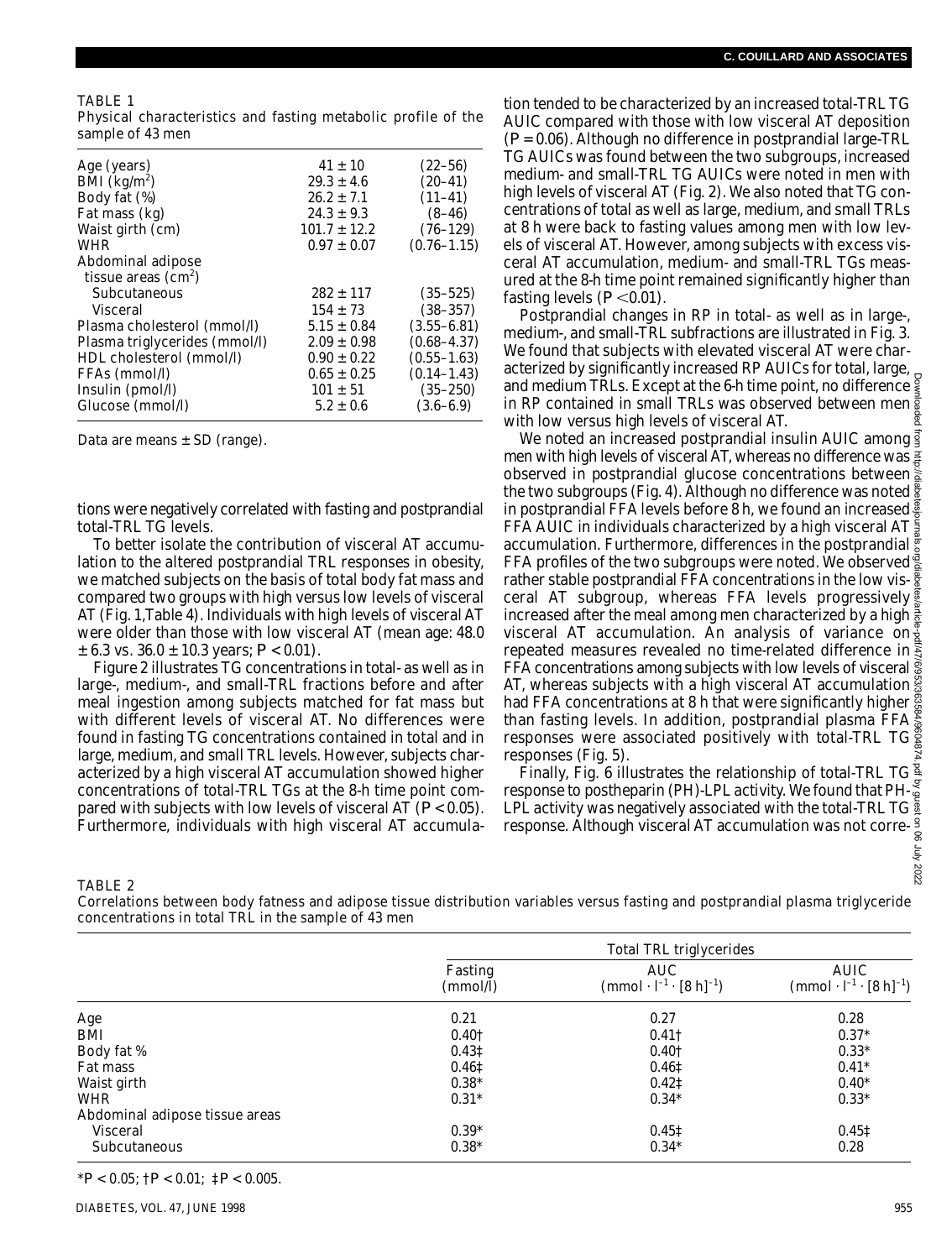## TABLE 3

Correlations between fasting lipid profile versus fasting and postprandial triglyceride concentrations in total TRL in the sample of 43 men

| <b>Fasting variables</b> | <b>Total TRL triglycerides</b> |                                                      |                                                |  |
|--------------------------|--------------------------------|------------------------------------------------------|------------------------------------------------|--|
|                          | Fasting<br>(mmol/l)            | <b>AUC</b><br>$(mmol \cdot l^{-1} \cdot [8 h]^{-1})$ | AUIC<br>$(mmol \cdot l^{-1} \cdot [8 h]^{-1})$ |  |
| Plasma cholesterol       | $0.37*$                        | 0.39 <sub>†</sub>                                    | $0.36*$                                        |  |
| Plasma triglycerides     | $0.98\P$                       | $0.93\P$                                             | 0.79                                           |  |
| <b>HDL</b> cholesterol   | $-0.52$                        | $-0.50$ §                                            | $-0.431$                                       |  |
| <b>FFAs</b>              | $-0.04$                        | $-0.07$                                              | $-0.09$                                        |  |
| Insulin                  | 0.40 <sup>†</sup>              | $0.50$ §                                             | 0.52                                           |  |
| Glucose                  | 0.15                           | 0.12                                                 | 0.11                                           |  |

 $*P < 0.05$ ;  $\uparrow P < 0.01$ ;  $\uparrow P < 0.005$ ;  $\oint P < 0.001$ ;  $\parallel P < 0.0005$ ;  $\parallel P < 0.0001$ .

lated to PH-LPL activity in this subsample of 32 men (data not shown), men with high visceral AT tended to be characterized by lower PH-LPL activity compared with those with low visceral AT (29.6  $\pm$  23.2 vs. 57.8  $\pm$  40.1 nmol · min<sup>-1</sup> · ml<sup>-1</sup>, respectively). However, this difference did not reach statistical significance  $(P = 0.09)$ .

## **DISCUSSION**

Obesity, especially when associated with high levels of AT in the abdominal cavity, is recognized to have detrimental effects on the metabolic profile (1,2,11). In accordance with this notion, we found that men with high visceral AT accumulation ( $\ge$ 130 cm<sup>2</sup>) were characterized by elevated insulin levels and also by increased TG and decreased HDL cholesterol concentrations, although, when compared with men with low visceral AT, this latter difference was not statistically significant. The metabolic abnormalities found among obese subjects are well known, particularly among subjects with high levels of visceral AT (1–11). In addition to the altered fasting metabolic profile, excess body fat was also associated with an increased postprandial TRL TG response to the meal. Such conclusions were also reached by Lewis et al. (20), who studied postprandial TG metabolism in obese individuals and reported an exaggerated postprandial TG response in obese patients compared with lean control subjects. However, they studied massively obese individuals as reflected by an average BMI of 44 kg/m<sup>2</sup>. In our study, we also found associations between increased BMI and alterations of postprandial TRL metabolism. Furthermore, we found significant correlations between increased visceral AT accumulation and delayed postprandial TRL clearance. Similar observations were

reported in a sample of middle-aged individuals (mean age ~62 years) (38). Alterations in postprandial lipemia were also reported in a small sample of men with increased WHR (39). However, in that study, abdominal obesity was measured only by anthropometry, and the importance of visceral AT in postprandial TG clearance disturbances was not investigated. The present study extends those previous observations to moderately obese and younger subjects with increased visceral AT accumulation.

In the present study, although significant associations were found between adiposity indexes and postprandial TRL TG concentrations, fasting plasma TG, insulin, and HDL cholesterol levels showed stronger correlations with postprandial TRL TG concentrations than body fatness and AT distribution variables, a finding that is concordant with previous observations. Indeed, high fasting TG and low HDL cholesterol concentrations have been reported to be associated with increased postprandial TRL levels (19,40–43). Moreover, alterations of postprandial TG metabolism have been observed in NIDDM patients who are insulin resistant and dyslipidemic in the fasting state (18,19,44).

We also found that features of the insulin resistance syndrome, namely fasting hypertriglyceridemia, hyperinsulinemia, and low HDL cholesterol concentrations as well as increased visceral AT accumulation were all significant correlates of an impaired postprandial TRL clearance. In this regard, we further examined the importance of visceral AT accumulation as a potential modulator of postprandial metabolic alterations. For that purpose, we compared two subgroups of men matched for their level of total body fat but with either a low or a high visceral AT accumulation. Comparison of postpran-

TABLE 4

Fasting metabolic profile of men matched on the basis of total body fat mass but with low versus high visceral adipose tissue accumulation

| Variables                     | Low visceral AT | High visceral AT  |  |
|-------------------------------|-----------------|-------------------|--|
| Plasma cholesterol (mmol/l)   | $4.85 \pm 0.90$ | $5.59 \pm 0.50^*$ |  |
| Plasma triglycerides (mmol/l) | $1.75 \pm 0.87$ | $2.39 \pm 0.80$   |  |
| HDL cholesterol (mmol/l)      | $0.98 \pm 0.28$ | $0.85 \pm 0.15$   |  |
| FFAs (mmol/l)                 | $0.66 \pm 0.39$ | $0.58 \pm 0.11$   |  |
| Insulin (pmol/l)              | $57 \pm 18$     | $105 \pm 42$ †    |  |
| Glucose (mmol/l)              | $4.8 \pm 0.6$   | $5.2 \pm 0.5$     |  |

\**P* < 0.05 vs. low visceral AT subgroup; †*P* < 0.005 vs. low visceral AT subgroup.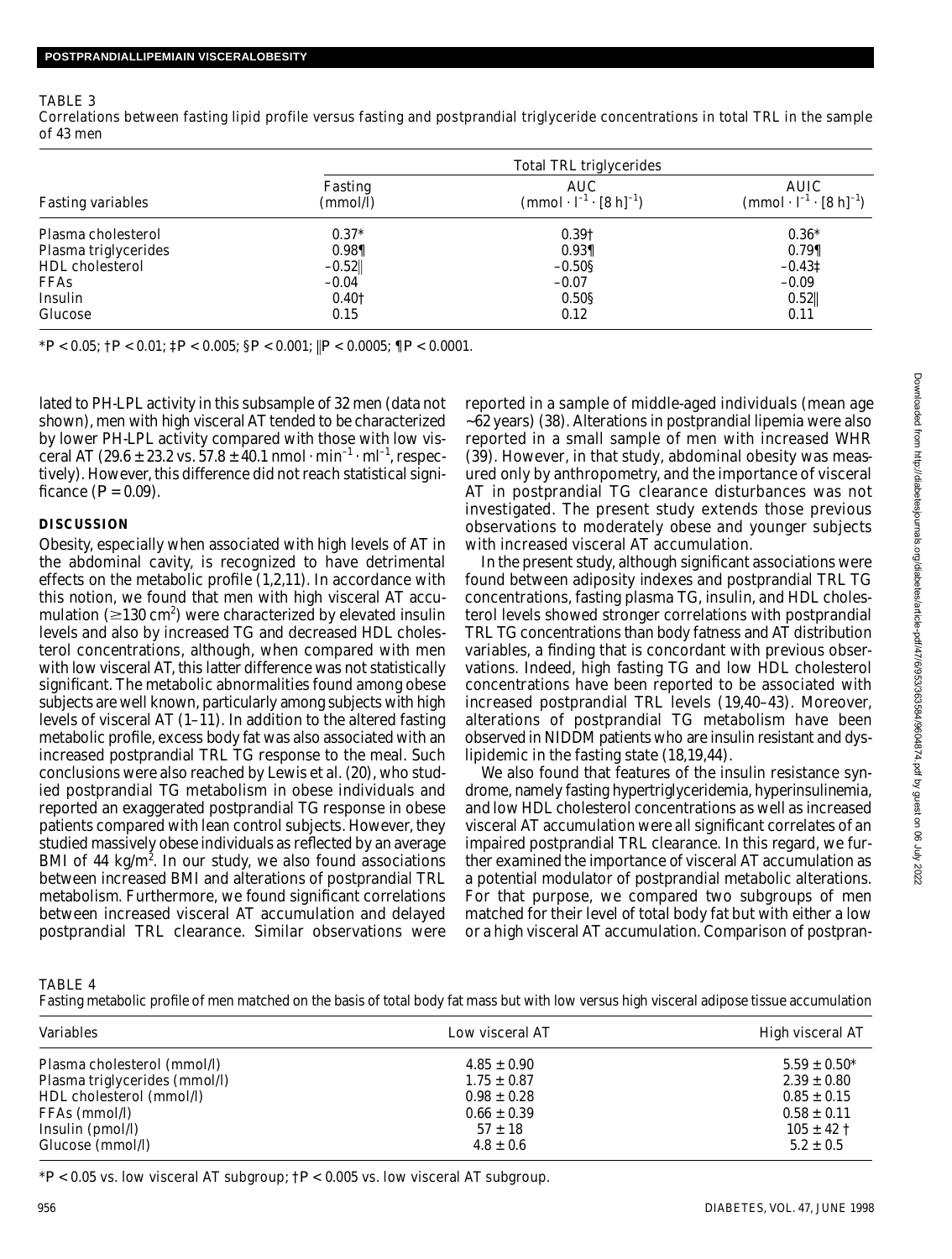

**FIG. 1. Body fat mass (***A***) and abdominal subcutaneous (***B***) and visceral AT (***C***) accumulation in two subgroups of men matched for fat mass (within a 1-kg difference) but with visceral AT <130 cm<sup>2</sup> (low AT; ; 91 ± 8 cm<sup>2</sup> ;** *n* **= 10) and >130 cm<sup>2</sup> (high AT; ; 173 ± 10 cm<sup>2</sup> ;** *n* **= 10). Data are means ± SE. In** *C***,** *P* **< 0.0001 vs. men with low levels of visceral AT.**

dial TRL TG concentrations in these two groups revealed that men characterized by high levels of visceral AT presented increased medium- and small-TRL TG responses after the meal compared with those with a low visceral AT accumulation. These increased postprandial medium- and small-TRL TG responses in subjects with high levels of visceral AT did not appear to be influenced by the quantity of larger TRL particles, as no difference was found in large-TRL TGs between both subgroups of men. Competition for LPL between chylomicrons, chylomicron remnants, and VLDL during the postprandial period could be responsible, at least in part, for the delayed clearance of TRLs (45). Delayed uptake of lipoproteins by the liver could also be a cause of the retarded clearance of TRL particles. In our study, postprandial small-TRL TG concentrations were higher in visceral obese men. This observation is in accordance with previously published results that



C **FIG. 2. Postprandial triglyceride responses of total (***A***), large (***B***) , medium (***C***), and small (***D***) TRLs in two subgroups of men matched for total body fat mass (within a 1 kg difference) but with low**  $(\square; n = 10)$ **versus high ( ;** *n* **= 10) levels of visceral AT. Bars represent the AUIC responses of each subgroup. Data are means ± SE. \****P* **< 0.05; †***P* **< 0.005 vs. men with low levels of visceral AT.**



**FIG. 3. Postprandial RP responses of total (***A***), large (***B***), medium (***C***), and small (***D***) TRLs in two subgroups of men matched for total body fat mass (within a 1 kg difference) but with low**  $(\square; n =$ **10) versus high (■;** *n* **= 10) levels of visceral AT. Bars represent the AUIC responses of each subgroup. Data are means ± SE. \****P* **< 0.05 vs. men with low levels of visceral AT.**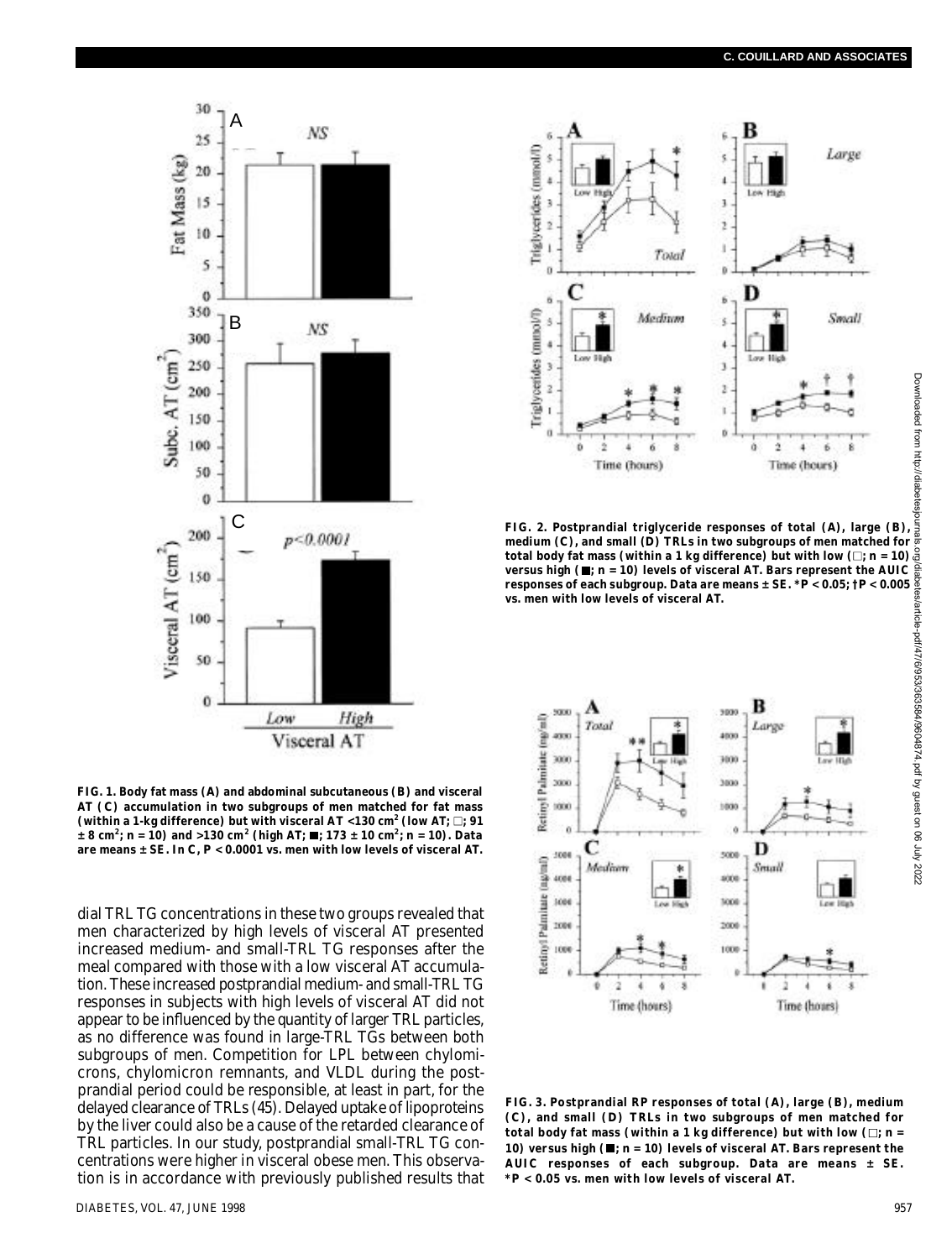

2500 Total-TRL Triglyceride Response 2000 (mmol/l/8h) 1500 1000 500  $p<0.001$ 0 150 300 450  $-150$ o FFA Response mmol•l<sup>-1</sup>•(8h)<sup>-≀</sup>

**FIG. 5. Association between postprandial FFA and total-TRL TG responses in the whole sample of 43 men.**



**FIG. 4. Postprandial plasma glucose (***A***), insulin (***B***), and FFA (***C***) responses in two subgroups of men matched for total body fat mass** (within a 1 kg difference) but with low  $(\square; n = 10)$  versus high **( ;** *n* **= 10) levels of visceral AT. Bars represent the AUIC responses of each subgroup. Data are means ± SE. \****P* **< 0.05; †***P* **< 0.01 vs. men with low levels of visceral AT.**

underlined the importance of hepatic TG-rich particles in altered postprandial TG clearance (40).

Fasting hypertriglyceridemia is a common feature of visceral obesity (1,2). This metabolic alteration is believed to result from an increased flux of FFAs to the liver. Indeed, visceral adipocytes are characterized by lively lipolytic activity that is poorly inhibited by insulin, resulting in the elevation of FFAs in the portal circulation and in plasma (46). In response to this increased FFA availability, an increased esterification of FFAs and a reduced hepatic degradation of apolipoprotein B lead to an increased synthesis and secretion of VLDL particles. In the present study, the two subgroups of subjects classified on the basis of visceral AT accumulation showed different FFA response patterns to the fat load. Indeed, we noted a slight but nonsignificant decrease in FFA levels 2 h after the test meal in men with low levels of visceral AT, which also cor-

**FIG. 6. Association between PH-LPL activity and total-TRL TG response in a subsample of 32 men.**

responded to the peak in postprandial insulin concentrations, a finding largely explained by the antilipolytic effect of insulin on AT (47,48). In fact, our results indicated that postprandial FFA levels did not differ from fasting concentrations in men with a low visceral AT accumulation. However, the decrease in FFA concentrations at peak insulin levels and the maintenance of FFA concentrations throughout the postprandial period were not observed in men with high levels of visceral AT. Indeed, plasma FFA levels increased progressively throughout the entire postprandial period, which resulted in a significantly increased FFA response in viscerally obese subjects, even in the presence of a marked postprandial hyperinsulinemic state in these individuals. These results agree with previously published observations of impaired postprandial plasma FFA metabolism associated with upperbody obesity (49). Furthermore, although FFA concentrations measured at the end of the test returned to near-fasting values in men with low levels of visceral AT, men with excess visceral AT had FFA concentrations that were significantly higher than fasting values, even 8 h after meal ingestion.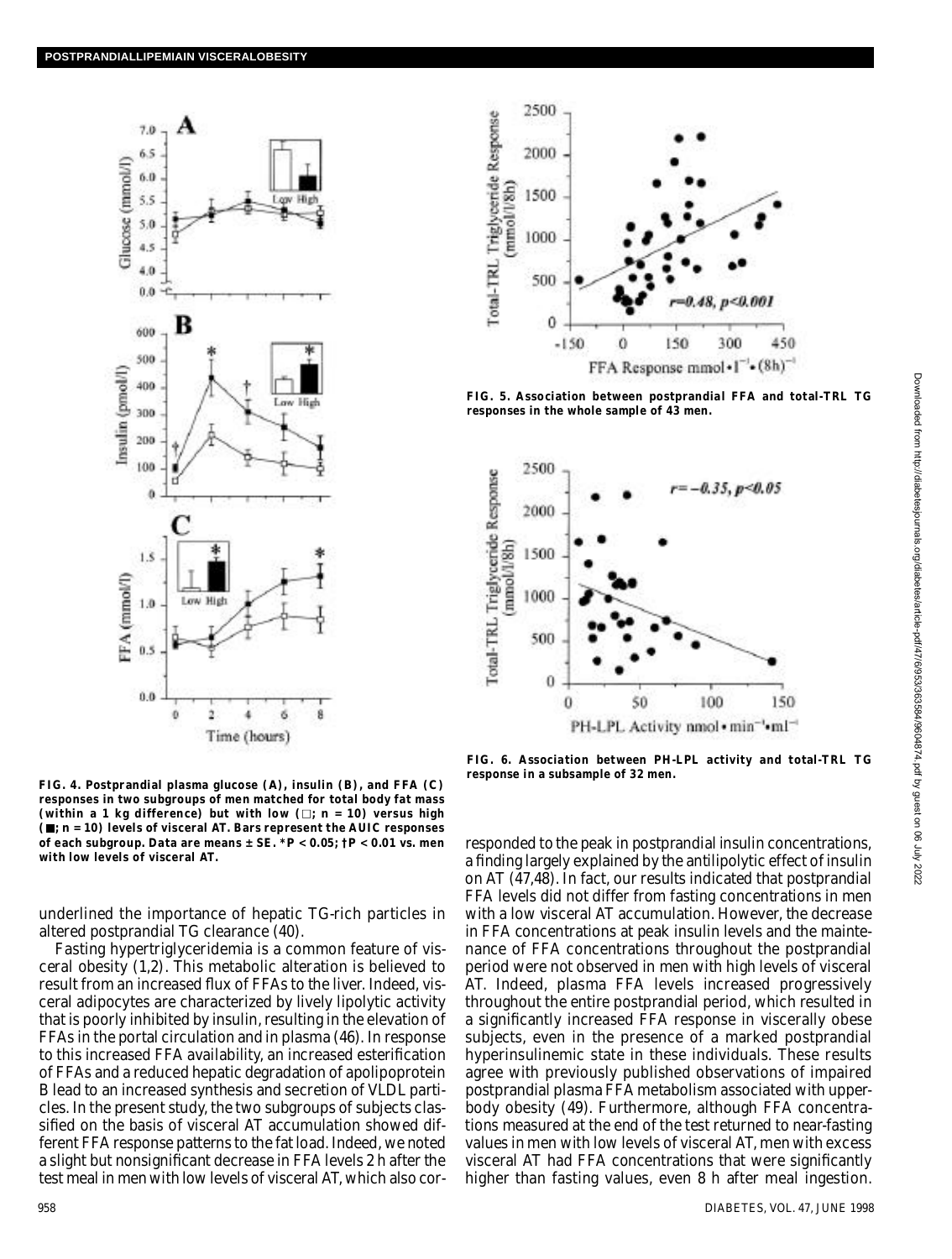These altered postprandial FFA levels in individuals with visceral obesity may contribute to the elevation of fasting TGs through the stimulation of hepatic VLDL-TG secretion long after meal ingestion. This interpretation is supported by results obtained from the measurement of TRL RP concentrations. Indeed, the increased TG response in small TRLs noted among men with high levels of visceral AT was not accompanied by a higher RP response in that TRL fraction in comparison with obese men with lower levels of visceral AT. This observation supports the notion that TGs from endogenous TRLs, presumably VLDL particles, account for most of the increase in small-TRL TG levels observed late through the postprandial period. A possible contribution of the raised postprandial FFA levels to the increased production of VLDL in visceral obesity is also supported by the positive correlation that we found between postprandial FFA levels and the total-TRL TG response to the meal. Furthermore, when we compared subgroups of subjects matched on the basis of visceral AT but showing low versus high body fat mass, no difference was found in postprandial TRL metabolism (data not shown).

Other factors, such as decreased LPL activity, are thought to play a major role in an altered postprandial TRL metabolism (50,51). In the present study, PH-LPL activity was measured in 32 men. We found a negative relationship between PH-LPL and total-TRL TG response, but not between PH-LPL and visceral AT accumulation. However, men with high visceral AT levels were characterized by lower PH-LPL activity compared with men matched for body fat mass but showing low visceral AT levels. Although this difference was not significant (*P*< 0.09), it suggests that reduced PH-LPL activity may be implicated in the altered postprandial TRL metabolism among viscerally obese subjects. Further studies are required to validate this observation.

In summary, the present results indicate that excess visceral AT accumulation is associated with an impaired postprandial TRL TG clearance that is largely determined by phenomena that can also lead, to some extent, to fasting hypertriglyceridemia. Results of the present study also suggest that increased visceral AT accumulation might contribute to this fasting hypertriglyceridemic state by altering FFA metabolism, particularly in the postprandial state.

## **ACKNOWLEDGMENTS**

This study was supported in part by the Medical Research Council of Canada. C.C. is a recipient of a Fonds pour la Formation de Chercheurs et l'Aide à la Recherche du Québec fellowship.

We would like to thank the staff of the Physical Activity Sciences Laboratory for data collection, and the staff of the Lipid Research Center for their excellent and dedicated work. The authors would also like to pay tribute to the lifelong contribution of Dr. Sital Moorjani. Through his kindness, knowledge, and wisdom, he has influenced a whole generation of lipidologists.

## **R E F E R E N C E S**

- 1 .Björntorp P: Abdominal fat distribution and disease: an overview of epidemiological data. *Ann Med* 24:15–18, 1992
- 2 . Kissebah AH, Krakower GR: Regional adiposity and morbidity. *Physiol Rev* 74:761–811, 1994
- 3 . Kissebah AH, Vydelingum N, Murray R, Evans DJ, Hartz AJ, Kalkhoff RK, Adams PW: Relation of body fat distribution to metabolic complications of obes i t y. *J Clin Endocrinol Metab* 54:254–260, 1982
- 4 . Krotkiewski M, Björntorp P, Sjöström L, Smith U: Impact of obesity on metab-

olism in men and women: importance of adipose tissue distribution. *J Clin I n v e s t* 72:1150–1162, 1983

- 5 . Kalkhoff RK, Hartz AH, Rupley D, Kissebah AH, Kelber S: Relationship of body fat distribution to blood pressure, carbohydrate tolerance, and plasma lipids in healthy obese women. *J Lab Clin Med* 102:621–627, 1983
- 6 . Evans DJ, Hoffman RG, Kalkhoff RK, Kissebah AH: Relationship of body fat topography to insulin sensitivity and metabolic profiles in premenopausal obese women. Metabolism 33:68-75, 1984
- 7 . Després JP, Allard C, Tremblay A, Talbot J, Bouchard C: Evidence for a regional component of body fatness in the association with serum lipids in men and women. *Metabolism* 34:967-973, 1985
- 8 . Haffner SM, Stern MP, Hazuda HP, Pugh J, Patterson JK: Do upper-body and centralized adiposity measure different aspects of regional body-fat distribution? Relationship to non insulin-dependent diabetes mellitus, lipids, and lipoproteins. *Diabetes* 36:43–51, 1987
- 9 . Després JP, Tremblay A, Pérusse L, Leblanc C, Bouchard C: Abdominal adipose tissue and serum HDL-cholesterol: association independent from obesity and serum triglyceride concentration. *Int J Obes Relat Metab Disord* 12:1–13, 1988
- 10. Anderson AJ, Sobocinski KA, Freedman DS, Barboriak JJ, Rimm AA, Gruchow HW: Body fat distribution, plasma lipids and lipoproteins. Arteriosclerosis of 8:88–94, 1988
- 11. Després JP, Moorjani S, Lupien PJ, Tremblay A, Nadeau A, Bouchard C:  $\frac{5}{9}$ Regional distribution of body fat, plasma lipoproteins and cardiovascular  $\frac{8}{2}$ disease. *A r t e r i o s c l e r o s i s* 10:497–511, 1990
- 12. Zilversmit DB: Atherogenesis: a postprandial phenomenon. *Circulation* = 60:473–485, 1979
- 13. Cohn JS, McNamara JR, Cohn SD, Ordovas JM, Schaefer EJ: Postprandial plasma lipoprotein changes in human subjects with age. *J Lipid Res* 29:469–479, 1988
- 14. Krasinski SD, Cohn JS, Schaefer EJ, Russel RM: Postprandial plasma retinyl ester response is greater in older subjects compared with younger subjects: evidence for delayed plasma clearance of intestinal lipoproteins. *J Clin Invest* 85:883–892, 1990
- 15. Georgopoulos A, Rosengard AM: Abnormalities in the metabolism of postprandial and fasting triglyceride-rich lipoprotein subfractions in normal and insulin-dependent diabetic subjects: effects of age. *Metabolism* 38:781–789, 1989 g
- 16. Bergeron N, Havel RJ: Assessment of postprandial lipemia: nutritional influ- $\frac{5}{8}$ ences. *Curr Opin Lipidol* 8:43–52, 1997
- 17. Aldred HE, Perry IC, Hardman AE: The effect of a single bout of brisk walk- $\frac{3}{5}$ ing on postprandial lipemia in normolipidemic young adults. *Metabolism* 43:836–841, 1994
- 18. Ida Chen YD, Swami S, Skowronski R, Coulston A, Reaven GM: Differences & in postprandial lipemia between patients with normal glucose tolerance and  $\frac{\infty}{6}$ non-insulin dependent diabetes mellitus. *J Clin Endocrinol Metab* 76:172–177, 1993 Downloaded from http://diabetesjournals.org/diabetes/article-pdf/47/6/953/363584/9604874.pdf by guest on 06 July 2022
- 19. Lewis GF, O'Meara NM, Solstys PA, Blackman JD, Iverius PH, Pugh WL, Getz  $\frac{\infty}{\Delta}$ GS, Polonsky KS: Fasting hypertriglyceridemia in non-insulin-dependent diabetes mellitus is an important predictor of postprandial lipid and lipoprotein  $\vec{g}$ abnormalities. *J Clin Endocrinol Metab* 72:934–944, 1991
- 20. Lewis GF, O'Meara NM, Soltys PA, Blackman JD, Iverius PH, Druetzler AF, Getz  $\frac{m}{2}$ GS, Polonsky KS: Postprandial lipoprotein metabolism in normal and obese subjects: comparison after the vitamin A fat-loading test. *J Clin Endocrinol M e t a b* 71:1041–1050, 1990
- 21. Després JP: Obesity and lipid metabolism: relevance of body fat distribution. *Curr Opin Lipidol* 2:5–15, 1991
- 2 2 . The Airlie (VA) Consensus Conference: In *Standardization of anthropo metric measurements*. Lohman T, Roche A, Martorel R, Eds. Champaign, IL, Human Kinetics, 1988, p. 39–80
- 2 3 . Benhke AR, Wilmore JH: *Evaluation and Regulation of Body Build and Com*  position. Englewood Cliffs, Prentice-Hall, 1974, p. 20-37
- 2 4 . Siri WE: The gross composition of the body. *Adv Biol Med Phys* 4:239–280, 1956
- 25. Després JP, Prud'homme D, Pouliot MC, Tremblay A, Bouchard C: Estimation of deep abdominal adipose-tissue accumulation from simple anthropometric measurements in men. *Am J Clin Nutr* 54:471–477, 1991
- 26. Ferland M, Després JP, Tremblay A, Pinault S, Nadeau A, Moorjani S, Lupien PJ, Thériault G, Bouchard C: Assessment of adipose tissue distribution by computed tomography in obese women: association with body density and anthropometric measurements. *Br J Nutr* 61:139–148, 1986
- 27. Kvist H, Tylen U, Sjöström L: Adipose tissue volume determinations in women by computed tomography: technical considerations. *Int J Obes Relat Metab D i s o r d* 10:53–67, 1986
- 28. Krasinski SD, Cohn JS, Russell RM, Schaefer EJ: Postprandial plasma vitamin A metabolism in humans: a reassessment of the use of plasma retinyl esters as markers for intestinally derived chylomicrons and their remnants. Metab *o l i s m* 39:357–365, 1990
- 2 9 . Moorjani S, Dupont A, Labrie F, Lupien PJ, Brun D, Gagné C, Giguèere C,